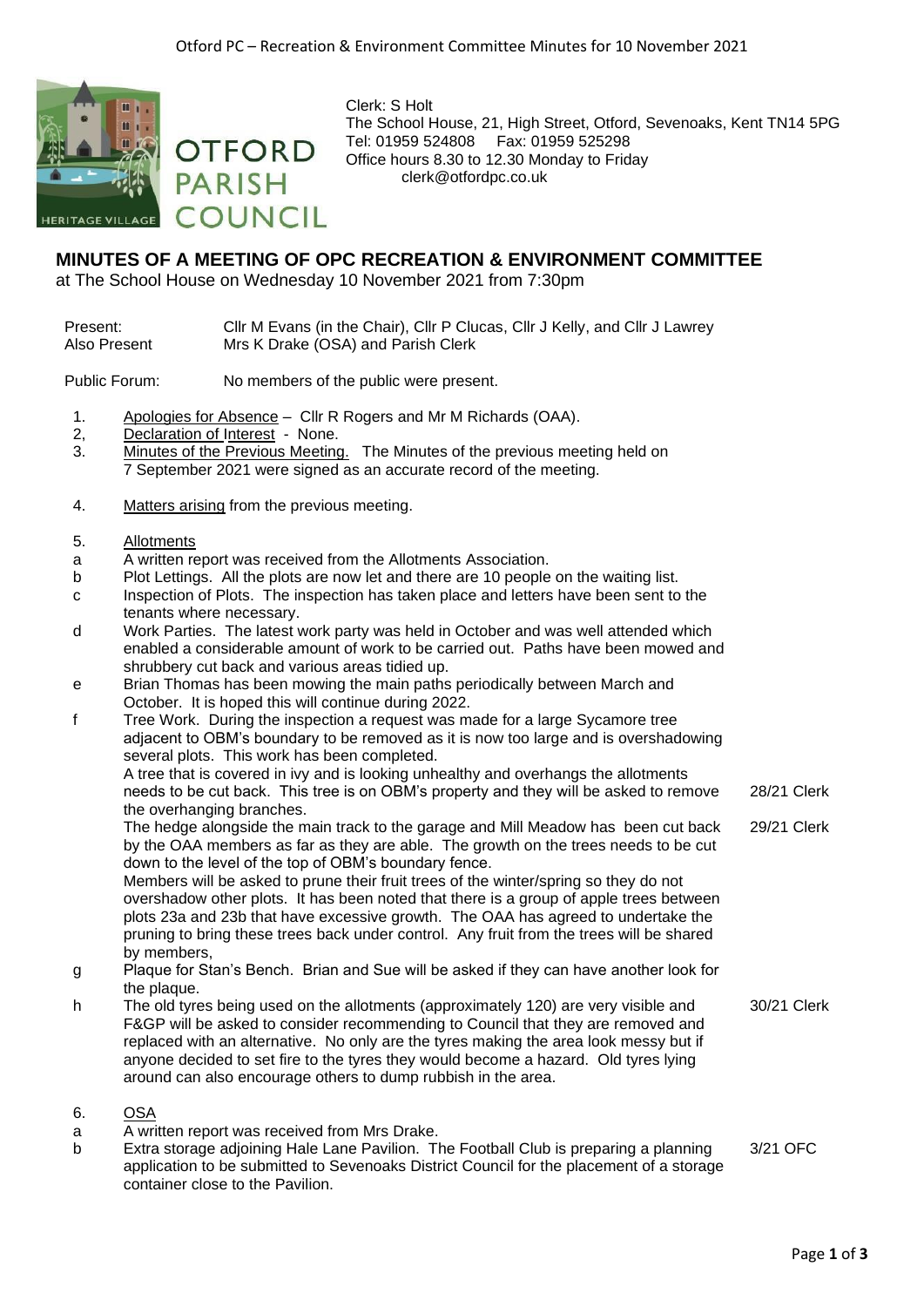| $\mathbf{C}$      | Defibrillator training course for the public. The new defibrillators have been installed in<br>the sports pavilions and it is hoped a training course can be run as soon as pandemic<br>restrictions are lifted.                                                                                                                                                                                            | 24/19 Clerk<br>Continuing             |
|-------------------|-------------------------------------------------------------------------------------------------------------------------------------------------------------------------------------------------------------------------------------------------------------------------------------------------------------------------------------------------------------------------------------------------------------|---------------------------------------|
| d                 | Petanque. The Petanque Club is still unable to hold regular meetings and decisions on<br>future maintenance is awaited. OSA has requested that some money is put in a reserve<br>for use by the Club if required to replace the barge boards and surface stones.                                                                                                                                            |                                       |
| e                 | Parking at Hale Lane. The Football Club has been asked to space the games at Hale<br>Lane further apart to help with car parking.                                                                                                                                                                                                                                                                           | 4/21 Completed                        |
| f<br>g            | Hale Lane Pavilion Replacement Windows. Work has been completed.<br>Rubbish left on the Recreation Ground around the football pitches following games. The<br>Clubs have been asked to check and clear the area after games.                                                                                                                                                                                | 5/21 Completed<br>7/21 Completed      |
| h                 | Cricket players changing clothes in public on the Recreation Ground. OSA has passed<br>this complaint to the Club.                                                                                                                                                                                                                                                                                          | 8/21 Completed                        |
| j.                | Victory Cup. Whilst clearing the Heritage Centre, a Victory Cup has been found. This is<br>a cup that was presented by the Otford Home Guard in 1945 for a 100 yards handicap<br>race that was competed for by Otford boys under 16 years of age.<br>It was Agreed that Cllr Clucas will speak to the Organiser of the Otford Fete to see if this<br>competition could be resurrected in an updated format. | 21/21 PC<br>Continuing                |
| 7.                | <b>High Street Recreation Ground</b>                                                                                                                                                                                                                                                                                                                                                                        |                                       |
| a<br>b<br>C       | A report was received from Brian Thomas.<br>Eric Dilley Pavilion. The gutters need to be repaired/replaced.<br>The Maple tree by the picnic tables is going to be removed as the tree is very damaged<br>due to the fire that occurred under it. It is going to be replaced with a Tulip tree.                                                                                                              | 31/21 Clerk                           |
| d<br>е<br>f       | Four Broadleaved Lime trees have been purchased to be planted along the Northern<br>hedgerow.<br>The three Robinia trees are going to be dead-wooded when the Maple is felled.<br>The hedge cutting contractor is due soon.                                                                                                                                                                                 |                                       |
| 8.<br>a<br>b      | Chalk Pit<br>This area of land has been returned to SDC and the lease has ended.<br>Members considered how to keep the chalk grassland area well tended and the Bee<br>Orchids and numerous wild flowers cared for. Members agreed that SDC will be asked<br>if the Parish Council can continue to mow the grass to preserve the area.                                                                      | 32/21 Clerk                           |
| 9.<br>a           | Hale Lane Recreation Ground/Pavilion/Telston Park<br>Fence security work has been carried out and a hedge planting and fencing scheme will<br>be prepared this autumn.                                                                                                                                                                                                                                      | 11/21 BT<br>Continuing                |
| b                 | The post at the entrance to Telston Park to prevent cars driving into the area will be<br>replaced shortly.                                                                                                                                                                                                                                                                                                 | 6/20 Clerk<br>Continuing              |
| C<br>d            | Antisocial behaviour is continuing with groups of youths playing football against the<br>pavilion and inside the play area. Notices have been erected.<br>Anti-climb paint will be applied to parts of the roof of the pavilion to prevent access by                                                                                                                                                        |                                       |
| e<br>$\mathsf{f}$ | the youths.<br>A contractor will shortly be trimming the top hedge with his tractor mounted hedge cutter.<br>The notices in the play area advising that the equipment is for use by primary school age                                                                                                                                                                                                      | 33/21 Clerk                           |
| g<br>h            | children only need to be replaced.<br>Guttering at the pavilion. Repairs and replacements need to be carried out.<br>Cllr Kelly suggested more could be done with the Park. She will ask residents in the<br>area to make suggestions for how it can be improved.                                                                                                                                           | 34/21 Clerk<br>22/21 JK<br>Continuing |
| Ť                 | Two Ash trees were classed as hazardous during a recent inspection. Both have been<br>felled.                                                                                                                                                                                                                                                                                                               |                                       |
| j<br>k            | Members agreed to create a reserve for Telston Park of £6000 that can be used as<br>ideas are forthcoming.<br>Hale Lane Pavilion - store doors. Quotes are being sought.                                                                                                                                                                                                                                    | 35/21 Clerk                           |
| 10.<br>a          | Oxenhill Wood<br>Maintenance of the area continues with various works planned for winter and spring.<br>SDC will put up notices advising the public of what is being done.                                                                                                                                                                                                                                  |                                       |
| 11.<br>a          | Village Green, Pond and Palace Approach<br>Copper Beech tree on the Village Green. This has been de-compacted and fed with Bio- 14/21 Completed<br>Char.                                                                                                                                                                                                                                                    |                                       |
| <b>h</b>          | Palace Approach The potential transfer of the land to OPC has been put on hold by                                                                                                                                                                                                                                                                                                                           |                                       |

b Palace Approach. The potential transfer of the land to OPC has been put on hold by SDC. We await developments.